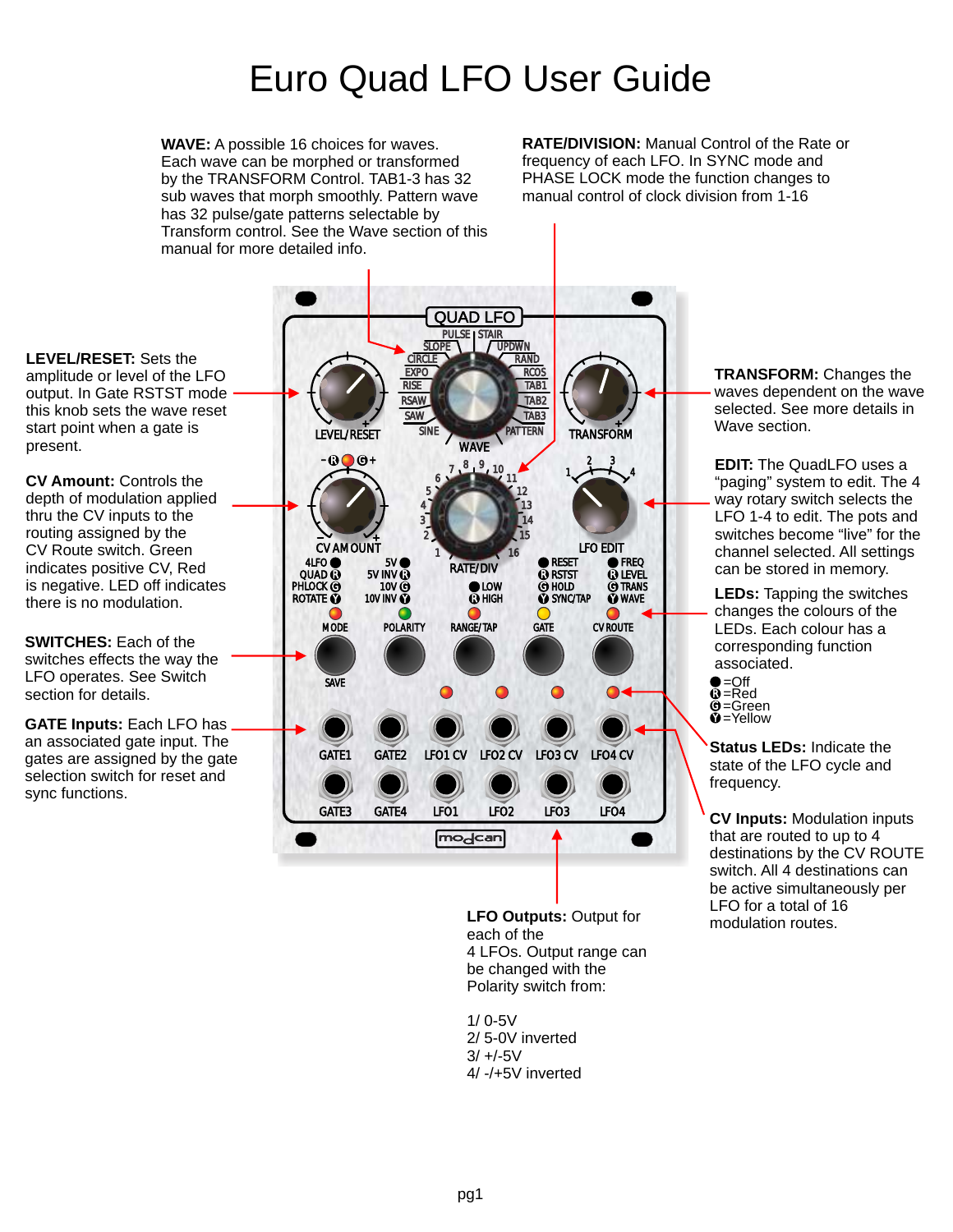## **Button Switch Functions**

Mode Switch: The mode Switch has 4 options and is responsible for the most significant changes to the way the module operates. The modes and their functions are defined below.

**4LFO:** In this mode each of the 4 LFO function independently, each with their own frequency, wave, level and modulations. Changes to the parameters of each LFO is done by selecting the LFO to edit with the LFO EDIT rotary switch knob. The knobs become active and switch state LEDs update as each LFO is selected. This is the most typical mode when four separate LFOs is needed.

**Quad:** Quad is short for Quadrature. LFO1 is the master in this mode and only LFO1 is editable. The module functions like a single LFO with 4 outputs in quadrature phase in this mode. LFO1s controls are global and editing panel controls are disabled for the other 3 LFOs. Outputs 2,3 and 4 are respectively 90, 180 and 270 degrees out of phase with LFO1 but are in sync. They use the same wave, frequency, level, CV routing etc as LFO1. This is a useful mode for quad panning or barberpole effects. Also makes an interesting gate sequencer when used with Pulse output waves.

**PHLOCK:** Is Phase Locked mode. LFO1 sets the RATE or frequency for all 4 LFOs but each LFO can be a division of the master frequency. When editing LFO1 the RATE knob functions as it says. When editing LFOs 2-4 the RATE knob becomes the control for setting the division of the LFO1 master frequency. Each LFO can have a different wave, level etc. This can be a very unique mode especially when used with the last wave PATTERN. Each LFO can be outputting a different rhythm but all are in sync and can be different divisions. Makes a great generator for drum patterns.

**Rotate:** Rotate mode functions the same as 4LFO mode with the exception being that pulses to the GATE1 input cause the LFOs to rotate to the right. For example after the first pulse LFO1 outputs on LFO2 out, LFO2 on output 3 LFO3 on output 4 and LFO4 on output 1. Each subsequent rotates this order 1 output to the right. This is a unique feature similar to feeding the 4 LFOs to a sequential switch module. Some very complex modulations are possible in this mode.

**SAVE:** To save all edits depress and hold the MODE/SAVE button for approximately 2 seconds (count 1000 and 1, 1000 and 2 at a moderate pace). The row of coloured buttons will flash sequentially when button is release to indicate save was successful. If only the Mode LED changes colour the hold was too short.

**Polarity Switch:** This switch is used to set the ouput range and inversion. There are 4 positions available.

**5V:** The output swings between 0 and 5V and doesn't go negative. The LEVEL control can be used to reduce this range like a volume control. When level is at 0 the output is 0V

**5V INV:** Is the same 0-5V range but waves are inverted. A rising STAIR wave becomes a falling STAIR for example.

**10V:** The output swings between +5V and -5V. The LEVEL control can be used to reduce this range but in this case it does so symmetrical. For example at half level the output will be +/-2.5V.

**10V INV:** The output swings between +5V and -5V same as 10V setting. Once again the output is an inverted version of the above.

**Range Switch:** The range switch sets the frequency or rate range for each LFO. The LOW range is .003Hz-51Hz and the HIGH range 10Hz-1.6kHz. The low range is used for typical LFO duties while the high range extends into the audio range ideal for FM modulation and also as a standalone audio source for drones etc. It is possible to control the pitch in this range with CV but it is not setup for accurate 1V/Oct tracking although it is possible to get close by adjusting the CV Amount. The morphing waves TAB1-3 can be an excellent source of audio textures in the high range. synchronized clocking is possible. In this mode the function of the RATE knob changes to DIVision. The possible divisions of the input clock are 1-16. The TAP button can be used instead to set the frequency in place of external clock. The division knob

**User Interface:** The knobs on the Quad LFO can function in 2 different ways. The first is "Jump mode" and the second is "Match mode". In jump mode turning a knob makes it jump to the value of the current knob position. This mode provides instant change of the knobs value but no feed-back regarding the value prior to making the edit. Match mode is the opposite. The knob must be rotated till its value corresponds with the saved value before the edit takes effect. This requires some searching to align the knobs position with the previous stored value but does provide feedback about the knob position stored in memory from previous sessions. There are 3 possible choices. When powering up the module, depress and hold the MODE button before switching on power. Hold it till the LEDs do their startup pattern. This will place the module in Jump mode. Holding the Polarity button during power up will result in a combination of jump mode for all knobs except the WAVE knob which will be in Match mode. The third option is match mode for all knobs. Holding in the range button will set to this mode. Perform a SAVE after selection is made and now every time the unit is powered it will remember your choice. Follow the steps above to change the mode at a later date. The default mode when shipped is "Jump mode".